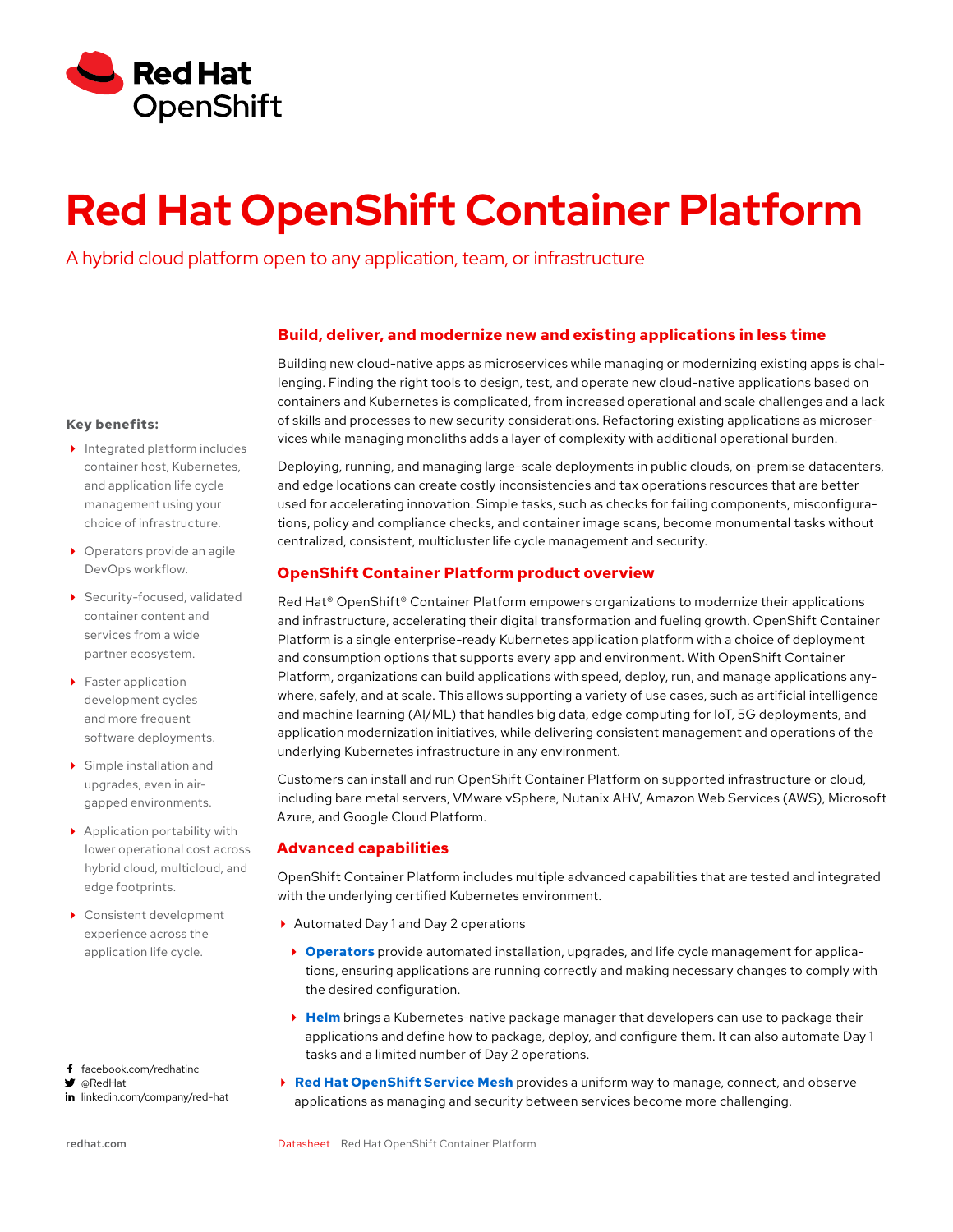

- **[Red Hat OpenShift Serverless](https://www.redhat.com/en/topics/microservices/why-choose-openshift-serverless)** allows an application to use compute resources and automatically scale up or down based on use, driven on demand from some event sources.
- **[Red Hat OpenShift Pipelines](https://www.redhat.com/en/technologies/cloud-computing/openshift/ci-cd)** brings a Kubernetes-native continuous integration and continuous development (CI/CD) solution on Tekton that provides a streamlined user experience through the OpenShift console.
- **[Red Hat OpenShift GitOps](https://www.redhat.com/en/topics/devops/what-is-gitops)** is built from the open source Argo CD project and lets IT teams implement GitOps workflows for cluster configuration and application delivery for more efficient, security-focused, and scalable software development.
- **[Red Hat OpenShift Virtualization](https://www.redhat.com/en/technologies/cloud-computing/openshift/virtualization)** brings virtual machines to OpenShift to modernize existing applications or run them alongside containers, and serverless, in a Kubernetes-native architecture.
- **[Edge computing](https://www.redhat.com/en/technologies/cloud-computing/openshift/edge-computing)** includes 3-node clusters, remote worker nodes, and single nodes to provide organizations full Kubernetes capabilities in a smaller footprint.
- **Support for diverse workloads** with consistency across applications with a common platform to accelerate the deployment of intelligent applications across a hybrid cloud environment.
	- Supported workloads include:
		- ▶ Databases.
		- ▶ Data analytics.
		- AI/ML software, programming languages, and frameworks.
		- ▶ Logging and monitoring.
		- ▶ Web and application servers.
		- **Message broker services.**

For more information about Red Hat OpenShift, visit [openshift.com/try.](https://www.redhat.com/en/technologies/cloud-computing/openshift/try-it)

### **Features and benefits**

| <b>Feature</b>             | <b>Benefit</b>                                                                                                                                                                                                                                            |
|----------------------------|-----------------------------------------------------------------------------------------------------------------------------------------------------------------------------------------------------------------------------------------------------------|
| Scalability                | Applications running on OpenShift Container Platform can<br>scale to thousands of instances across hundreds of nodes in<br>seconds.                                                                                                                       |
| Multicluster management    | Consolidated views of clusters and the use of Kubernetes<br>technologies offer a consistent management layer both on<br>site and public cloud environments.                                                                                               |
| Persistent storage support | OpenShift Container Platform supports a broad spectrum<br>of enterprise storage solutions, including Red Hat<br>OpenShift Data Foundation and our ecosystem (e.g.,<br>DellEMC, Portworx, NetApp) for running both stateful and<br>stateless applications. |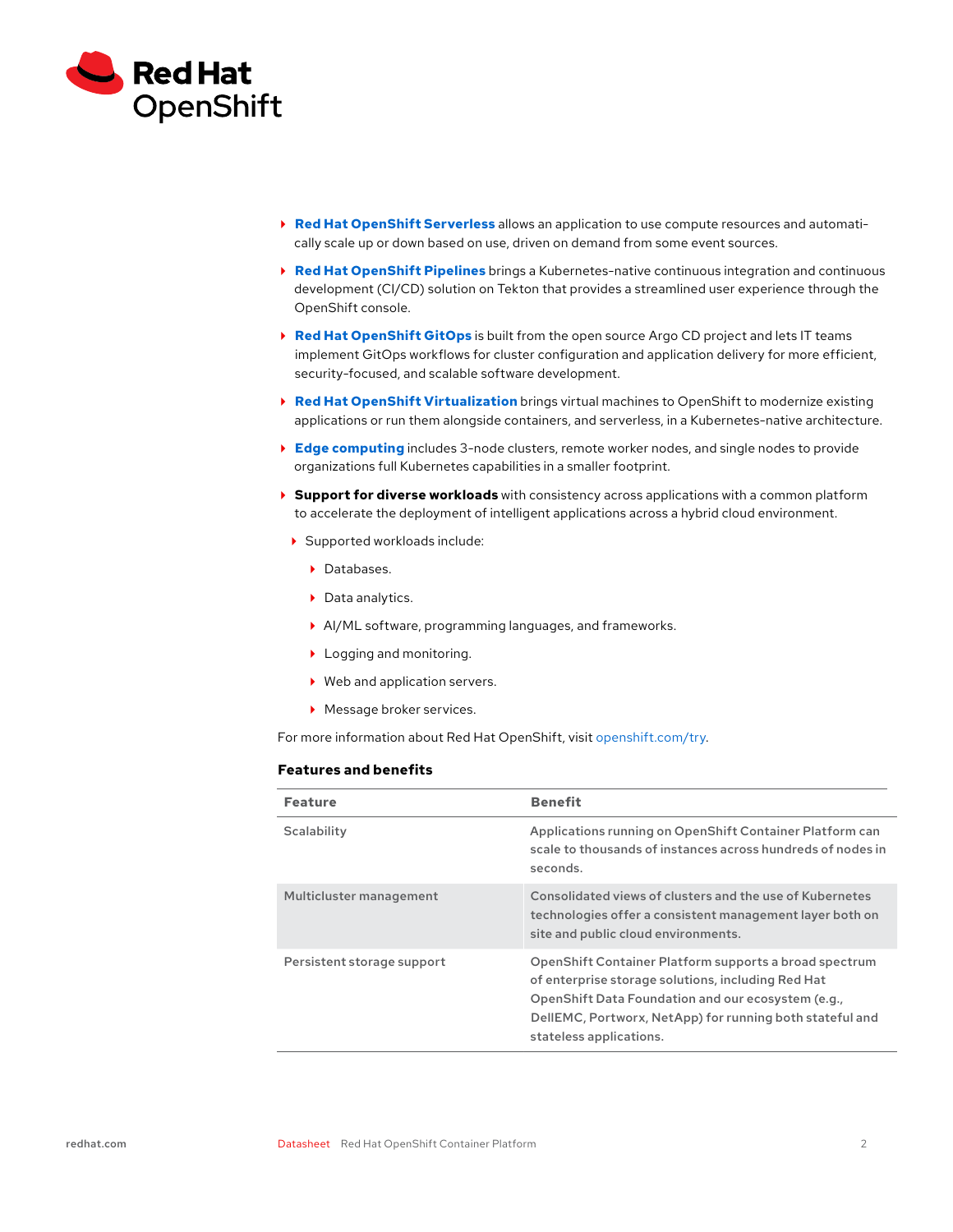

| <b>Feature</b>                      | <b>Benefit</b>                                                                                                                                                                                                                                                                                                                                                                                 |
|-------------------------------------|------------------------------------------------------------------------------------------------------------------------------------------------------------------------------------------------------------------------------------------------------------------------------------------------------------------------------------------------------------------------------------------------|
| Open source standards               | <b>OpenShift Container Platform incorporates Open</b><br>Containers Initiative (OCI), docker-formatted containers,<br>and Cloud Native Computing Foundation (CNCF)-certified<br>Kubernetes for container orchestration-in addition to other<br>open source technologies.                                                                                                                       |
| Container portability               | Container images built on the OCI industry-standard ensure<br>portability between developer workstations and production<br>OpenShift Container Platform environments.                                                                                                                                                                                                                          |
| 3-node clusters                     | Access all of the capabilities of a complete Kubernetes<br>platform with a highly available, smaller footprint for<br>edge architectures comprising both supervisor and<br>worker nodes.                                                                                                                                                                                                       |
| Remote worker nodes                 | Place single worker nodes in remote locations where<br>centralized supervisor nodes can then manage at a<br>larger site, such as a core or regional datacenter-especially<br>important for remote edge locations that have space-<br>constrained environments and limited power or cooling<br>capabilities.                                                                                    |
| Single nodes                        | Combines control and worker capabilities to address edge<br>use cases with small physical environments, low bandwidth,<br>or disconnected sites.                                                                                                                                                                                                                                               |
| Automated installation and upgrades | Automated installation and over-the-air platform upgrades<br>are supported in cloud with Amazon Web Services,<br>Google Cloud Platform, IBM Cloud, Microsoft Azure, and<br>on-premise using vSphere, Red Hat OpenStack® Platform,<br>Red Hat Virtualization, or bare metal. Services used from<br>the Operator Hub can be deployed fully configured and<br>upgradable with a single operation. |
| Preinstalled OpenShift hardware     | Speed up and simplify edge deployments powered by<br>clusters that arrive with OpenShift pre-installed directly<br>from our original equipment manufacturer (OEM) partners,<br>reducing the resources and time to use the new hardware-<br>placing your applications adjacent to data sources.                                                                                                 |
| Automation                          | Streamlined and automated container and application<br>builds, deployments, scaling, health management, and more<br>are standard.                                                                                                                                                                                                                                                              |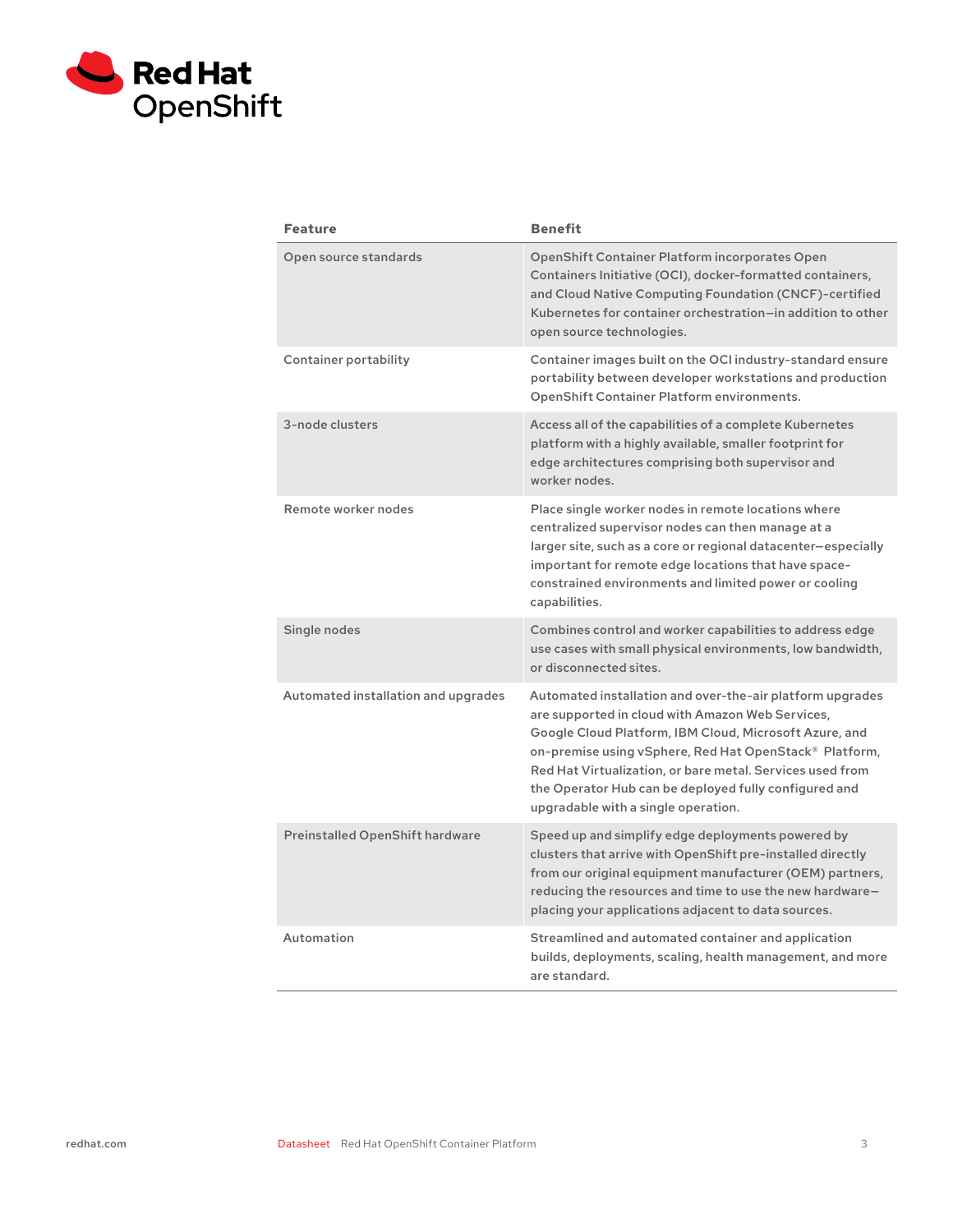

| <b>Feature</b>             | <b>Benefit</b>                                                                                                                                                                                                                            |
|----------------------------|-------------------------------------------------------------------------------------------------------------------------------------------------------------------------------------------------------------------------------------------|
| Robust ecosystem           | An expanding ecosystem of partners provides a wide variety<br>of integrations. Third parties deliver additional storage and<br>network providers, integrated development environment<br>(IDE), CI, integrations, ISV solutions, and more. |
| Self-service provisioning  | Developers can quickly and easily create applications on<br>demand from the tools they use most, while operations<br>retain full control over the entire environment.                                                                     |
| Multilanguage support      | Developers can use various languages, frameworks, and<br>databases on the same platform.                                                                                                                                                  |
| Integrated CI/CD pipelines | Developers reduce manual deployment work to deploy<br>higher-quality software for continuous delivery (CD) and<br>automated tests.                                                                                                        |
| User interfaces            | Developers have direct access to a rich set of<br>command-line tools, a multidevice web console, and Eclipse-<br>based IDEs.                                                                                                              |
| Source-to-image deployment | OpenShift Container Platform provides a toolkit and<br>workflow for producing ready-to-run images by injecting<br>source code into a container and letting the container<br>prepare that source code for execution.                       |

## **Red Hat OpenShift portfolio: A choice of container solutions**

Red Hat OpenShift is the leading enterprise Kubernetes platform, trusted by organizations across industries and the globe for application innovation.

**Red Hat OpenShift Kubernetes Engine** (formerly Red Hat OpenShift Container Engine) delivers the foundational, security-focused capabilities of enterprise Kubernetes on Red Hat Enterprise Linux® CoreOS to run containers in hybrid cloud environments.

**Red Hat OpenShift Container Platform** adds a full set of operations and developer services and tools, including Serverless, Service Mesh, and Pipelines. It has everything teams need to get started on building new cloud-native applications or migrating existing applications to containers.

**Red Hat OpenShift Platform Plus** builds on OpenShift Container Platform and includes advanced multicluster security and extended management capabilities for organizations looking to build cloud native applications at scale.